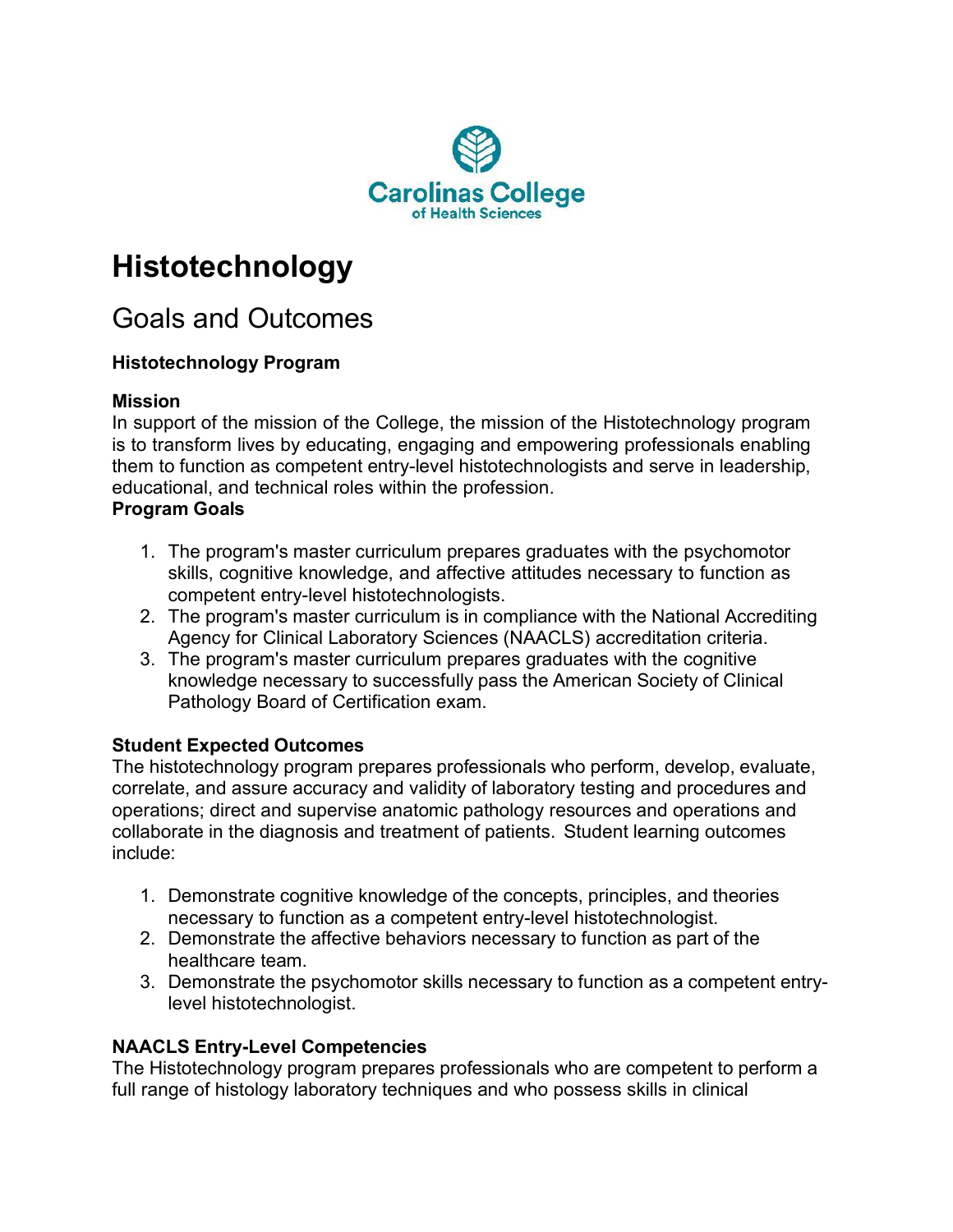decision-making, regulatory compliance, education, management, quality assurance and performance improvement wherever histology laboratory testing is researched, developed, or performed. Based on NAACLS Compliance Standards, at completion of the Histotechnology program, students will be:

- 1. Receiving and accessioning tissue;
- 2. Preparing tissue specimens for microscopic examinations, including all routine procedure;
- 3. Performing more complex procedures for processing and staining tissues, including enzymes, and immunohistochemistry;
- 4. Assisting with and/or performing gross examination and frozen section procedures in histopathology as well as cytology specimen preparation methods;
- 5. Identifying tissue structures, cell components, and their staining characteristics, and relating them to physiological functions;
- 6. Recognizing factors that affect procedures and results, and taking appropriate action within predetermined limits when corrections are indicated
- 7. Developing, testing, implementing, evaluating, and selecting new techniques, procedures, instruments and methods in terms of their usefulness and practicality within the context of a given laboratory's personnel, equipment, space, and budgetary resources;
- 8. Making decisions concerning the results of quality control and quality assurance measures and instituting proper procedures to maintain accuracy and precision;
- 9. Confirming abnormal results, verifying quality control procedures, executing quality control procedures, and developing solutions to problems concerning the generation of laboratory data;
- 10.Establishing and performing preventative and corrective maintenance of equipment or instruments, as well as identifying appropriate sources for repair;
- 11.Exercising and applying principles of safety, management and supervision;
- 12.Demonstrating professional conduct and interpersonal communication skills with patients, laboratory personnel, other health care professionals, and with the public;
- 13.Recognizing and acting upon individual needs for continuing education as a function of growth and maintenance of professional competence;
- 14.Recognizing the responsibilities of other laboratory and healthcare professionals and interacting with them with respect for their jobs and patient care;
- 15.Leading supportive personnel and peers in their acquisition of knowledge, skills and attitudes; and providing leadership in educating other health personnel and the community;
- 16.Applying principles of education methodology;
- 17.Applying principles of current information systems;
- 18.Applying principles of in-situ hybridization, plastic, and electron microscopy.

At entry level, the Histotechnologist will have the following basic knowledge and skills in: